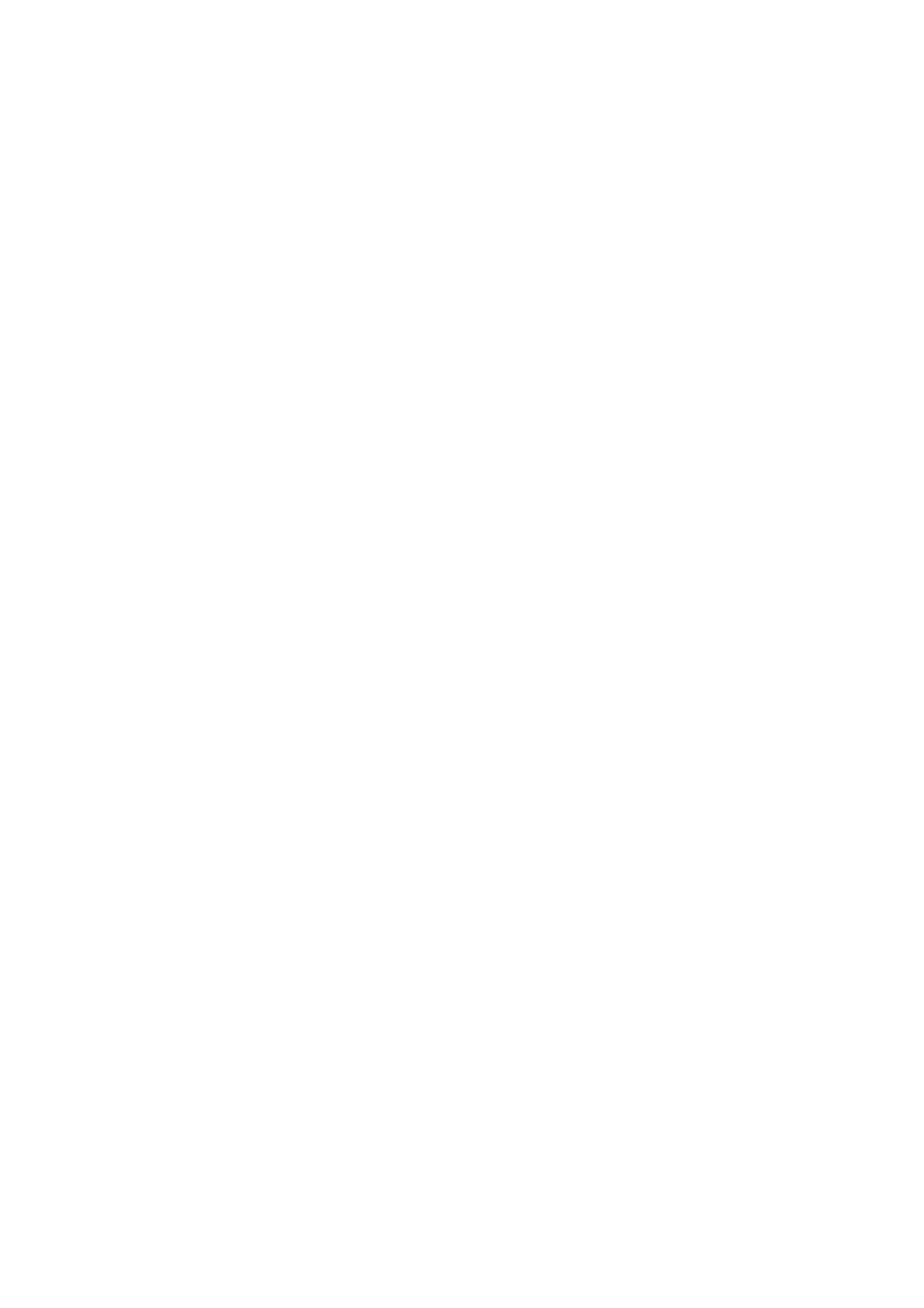# **The Public Interest Advocacy Centre**

The Public Interest Advocacy Centre (PIAC) is an independent, non-profit law and policy organisation that works for a fair, just and democratic society, empowering citizens, consumers and communities by taking strategic action on public interest issues.

PIAC identifies public interest issues and, where possible and appropriate, works co-operatively with other organisations to advocate for individuals and groups affected. PIAC seeks to:

- expose and redress unjust or unsafe practices, deficient laws or policies;
- promote accountable, transparent and responsive government;
- encourage, influence and inform public debate on issues affecting legal and democratic rights;
- promote the development of law that reflects the public interest;
- develop and assist community organisations with a public interest focus to pursue the interests of the communities they represent;
- develop models to respond to unmet legal need; and
- maintain an effective and sustainable organisation.

Established in July 1982 as an initiative of the (then) Law Foundation of New South Wales, with support from the NSW Legal Aid Commission, PIAC was the first, and remains the only broadly based public interest legal centre in Australia. Financial support for PIAC comes primarily from the NSW Public Purpose Fund and the Commonwealth and State Community Legal Services Program. PIAC also receives funding from Trade and Investment, Regional Infrastructure and Services NSW for its work on energy and water, and from Allens for its Indigenous Justice Program. PIAC also generates income from project and case grants, seminars, consultancy fees, donations and recovery of costs in legal actions.

## **Energy + Water Consumers' Advocacy Program**

This program was established at PIAC as the Utilities Consumers' Advocacy Program in 1998 with NSW Government funding. The aim of the program is to develop policy and advocate in the interests of low-income and other residential consumers in the NSW energy and water markets. PIAC receives policy input to the program from a community-based reference group whose members include:

- Council of Social Service of NSW (NCOSS);
- Combined Pensioners and Superannuants Association of NSW;
- Ethnic Communities Council NSW;
- Salvation Army:
- St Vincent de Paul Society;
- Physical Disability Council NSW; and
- Tenants Union.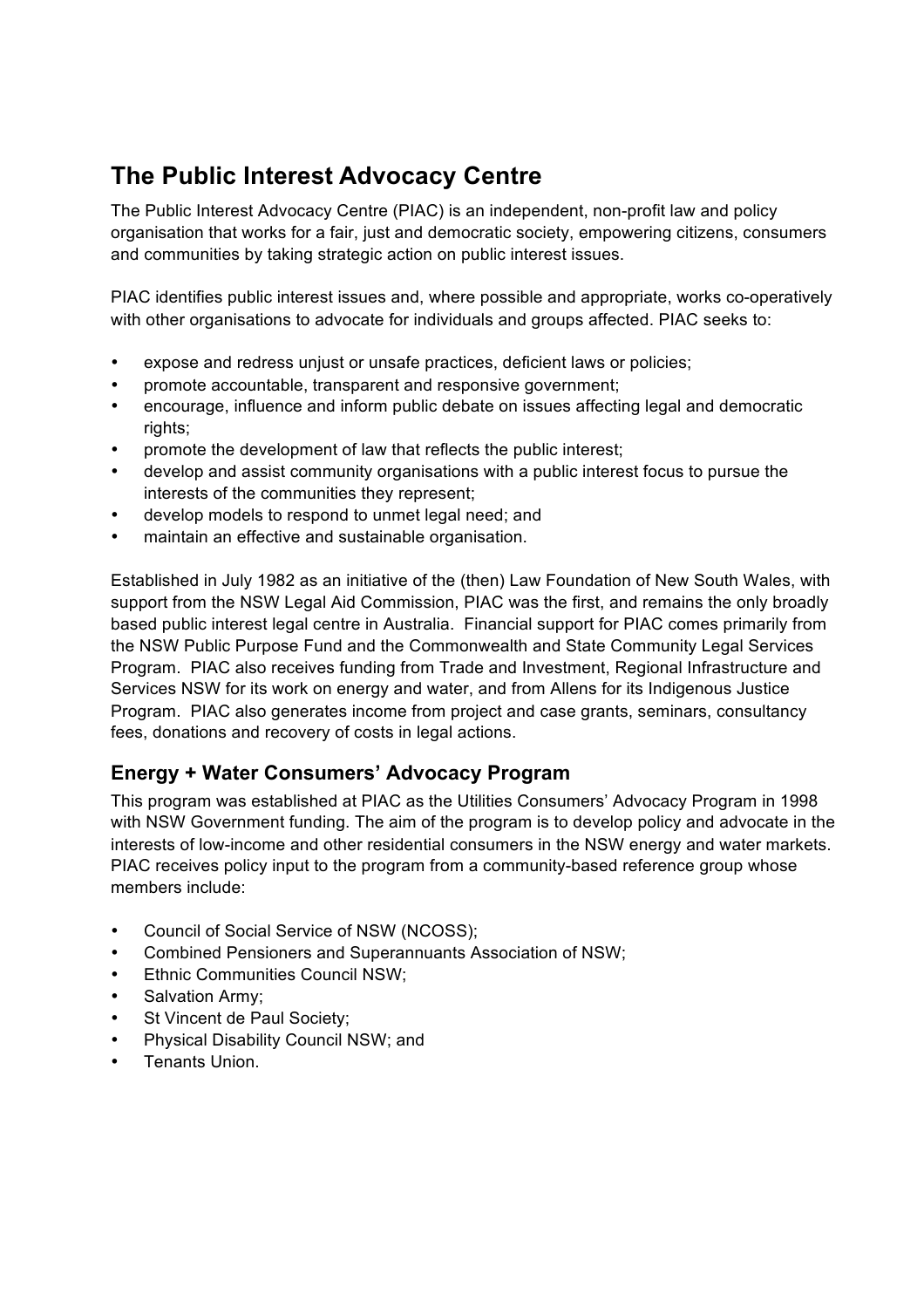# **1. The current state of consumer protections**

The Public Interest Advocacy Centre Ltd (PIAC) is pleased to have the opportunity to respond to the Energy Market Reform Working Group's consultation paper 'New Products and Services in the Electricity Market'. This paper begins an important discussion about the overall question as to:

Whether the regulatory frameworks that govern the NEM are appropriate in the context of new products and services being offered to small electricity customers.

There are no easy answers to this question. However, there is ample evidence that the current customer protections are failing, for example:

- Very high levels of debt (\$8,000-\$10,000) are not uncommon (according to Energy Ombudsmannen)
- Only 20% of customers are successfully completing hardship plans every year<sup>1</sup>
- Complaints to the Energy and Water Ombudsman of NSW (EWON) have doubled over the last five years.<sup>2</sup>

While these examples are in part related to the significant price rises of the last five years, they suggest that consumer protections are currently inadequate, without even taking into account new products and services.

PIAC was pleased, therefore, to learn that a review of the National Energy Consumer Framework (NECF) is being planned for later in 2015.

PIAC suggests that in the NECF review, consideration be given to developing an enforceable energy-related code to complement the Australian Consumer Law (ACL), rather than amending the NECF. If such an approach were taken, the new code would need to include dispute resolution provisions, as the ACL does not provide these.

#### *Recommendation 1*

*That in the review of the NECF, the COAG Energy Council considers an energy-related code (including dispute resolution provisions) to complement the Australian Consumer Law, rather than amending the NECF.*

## **1.1 A vulnerability-based approach**

PIAC suggests the consumer protections in the energy market should be developed using an inclusive understanding of consumer vulnerability. Citizens Advice in the UK considers that the essential factors in inclusive services are:

- Choice of access method for service users and customers.
- A preventative approach.
- Proactive approach to identifying vulnerability.
- Appropriate support targeted to the user's needs.
- An enabling approach to service users and customers.

#### 2 • Public Interest Advocacy Centre • Supporting innovation in consumers' interests

<sup>&</sup>lt;sup>1</sup> AER, 'State of the Energy Market 2014', (Report, Australian Energy Regulator, 2015), p 139.<br><sup>2</sup> EWON, 'Annual Report 2013/14' (Report, Energy and Water Ombudsman NSW, 2014).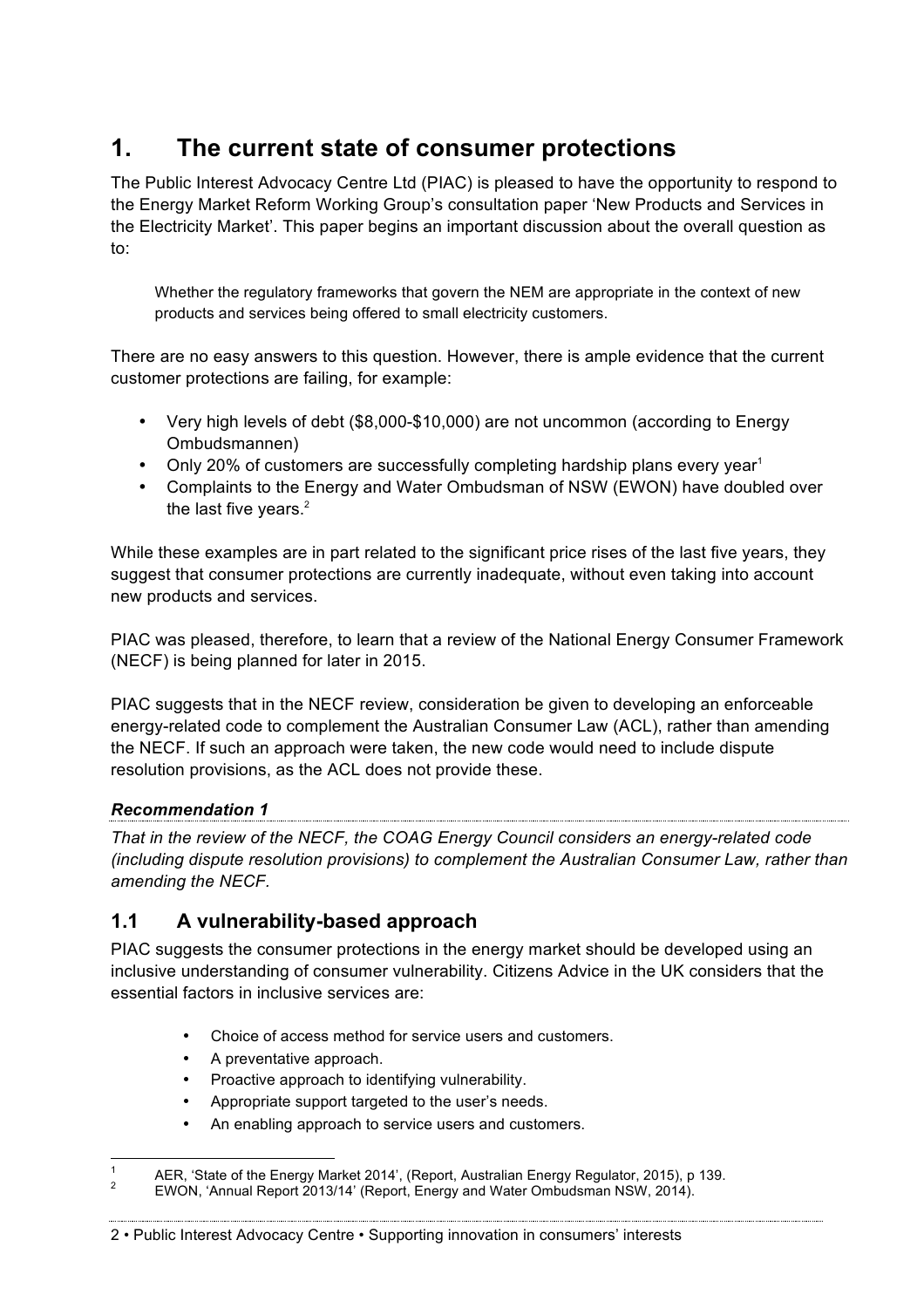- Willingness to help resolve problems.
- Accurate recording of personal information, establishing follow-up procedures and early investigation of non-compliance.
- Respect for and trust in intermediaries/advocates.
- Appropriate data-sharing to improve customer service.
- Engaging one agency to coordinate access for very vulnerable people.<sup>3</sup>

European legislation includes a Directive designed to fill current and future gaps in consumer protection law and provides specific requirements for the protection of vulnerable consumers.

#### *Recommendation 2*

*That the COAG Energy Council takes a vulnerability-based approach to improving consumer protections in the review of the NECF.*

## **1.2 The importance of innovation**

At the same time, it is important that consumer protections do not create barriers to innovation as new products and services can support greater consumer choice and engagement and reduce costs. There are already multiple barriers to innovation in the energy market such as:

- increases to fixed charges (which penalise prosumers consumers who generate their own electricity)
- the lack of solar feed-in tariffs that reflect the true benefits of rooftop solar electricity
- the lack of a Demand Response Mechanism in the wholesale market
- the low level of demand management being undertaken by network businesses
- the relatively low take up of smart grid technologies by networks
- the lack of smart meters (except in Victoria)
- the inability to export from storage and automatic approval for PV systems under 30kW that are unable to export to the grid in Queensland<sup>4</sup>
- consumers in Victoria being told either that they cannot install systems, or will have to downsize the number of modules. There is anecdotal evidence this is also happening in other states<sup>5</sup>
- no mechanism for consumers to buy and sell excess distributed generation without a retail licence (i.e. no 'virtual net metering' or equivalent provision)
- no clear regulation of networks investment in or use of PV and storage.

It is in consumers' interest that these and other barriers to innovation and deployment of new products and services are removed. PIAC urges the COAG Energy Council to prioritise support for innovative products and services that can reduce costs for consumers, for example, by ensuring the Demand Response Mechanism is extended to household consumers over time.

 <sup>3</sup> Lizzie Iron and Christie Silk, 'Access for all: The importance of inclusive services' (Report, Citizens Advice, 2011)<br>In 1 July 2014, a new connection standard for Small Scale Parallel Inverter Energy Systems (IES) up to 30kVA

was introduced. Any rooftop solar system under 30kW will gain automatic approval from the networks, as long as it has equipment installed that can prevent it from exporting electricity back into the grid. https://www.energex.com.au/contractors-and-service-providers/solar-pv-installers/new-inverter-energy-systems-

ies-connection-standard <sup>5</sup> http://reneweconomy.com.au/2013/australian-utilities-erect-barricades-in-bid-to-halt-solar-storm-91715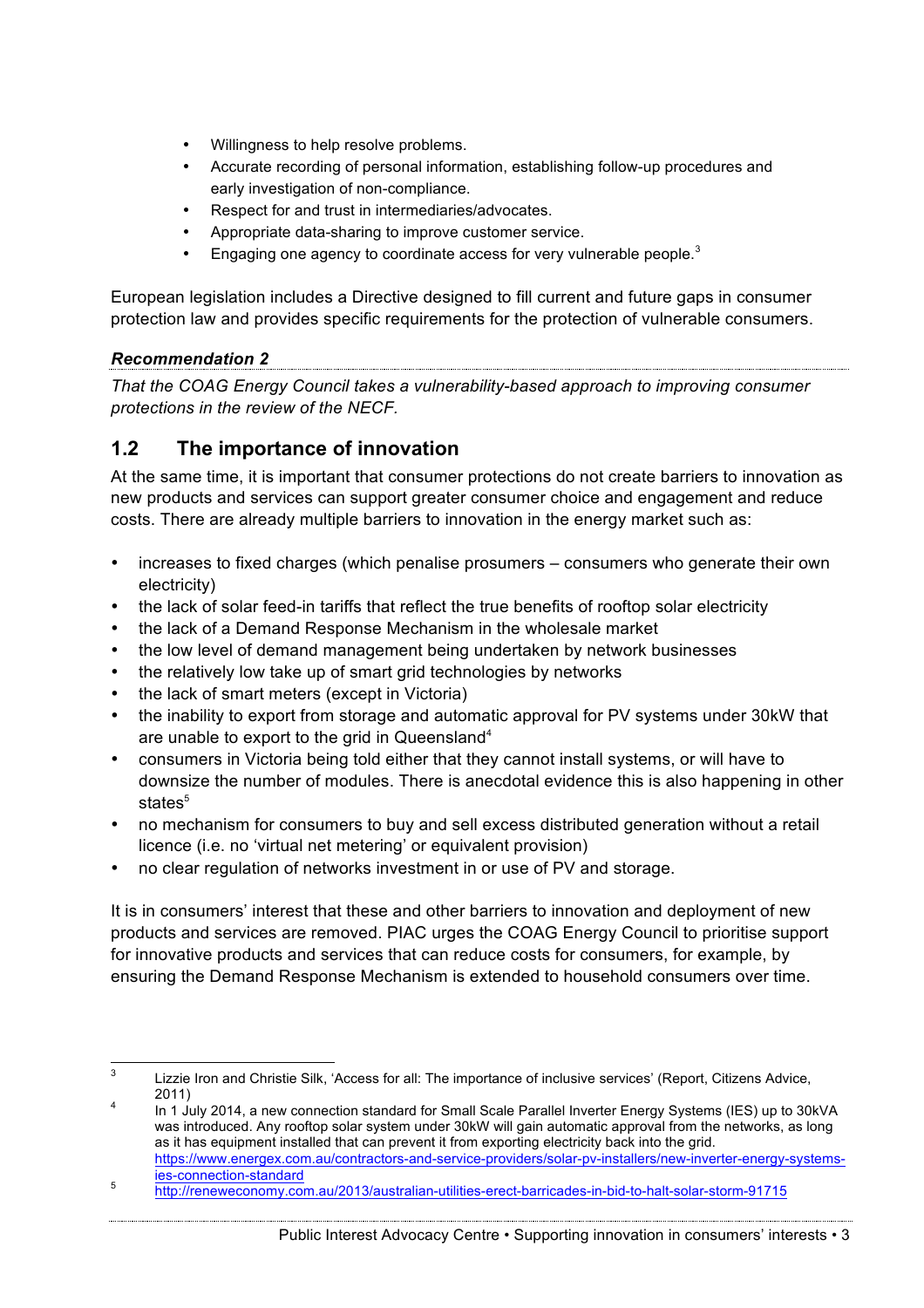# **2. Which products and services**

The consultation paper discusses supply services, demand management services and energy information as three 'markets' of new products and services.

In PIAC's view, the distinction between NEM grid-connected and AER-relevant contracts and 'behind the meter' technologies is the key principle for defining difference and regulating differentiated responsibilities.

Supply behind the meter (including from storage) and demand management have the equivalent impact of reducing supply from the grid. The 'primary' source of energy, in the sense of the largest proportion of energy supply to a customer, may or may not be via the NEM network. The retail NEM-related contract is, nonetheless, the primary contract because it enables the NEM connection and, as such, the provision of an essential service and associated consumer protections.

As the AER paper on *Regulating innovative energy selling business models under the National Energy Retail Law*<sup>6</sup> makes clear a 'key difference is the impact disconnection of energy services would have on a customer'.

PIAC is not convinced that 'energy information' needs to be defined as a separate service to 'behind the meter' or any other information provision service.

There is also an additional market of off-grid services that should be differentiated for the purpose of regulation, including consumer protection legislation and regulation.

#### *Recommendation 3*

*That the categories of energy services (new and emerging) be defined as grid-connected, behind the meter or off-grid.*

# **3. Principles for inclusion in the NEL or NER**

PIAC is not convinced that the principles proposed in the consultation paper:

- 1. it affects the operation of or confidence in the wholesale electricity market;
- 2. it is a monopoly activity; or
- 3. it affects power system quality, safety, reliability and security (referred to as 'power system operations' in the rest of this paper<sup>7</sup>).

are the optimal way to identify whether a product or service should be drawn into the NEL or NER, especially as only the last of these principles focuses on the consequences for consumers. PIAC recommends that further consideration be given to the most appropriate principles, and suggests they could be based on the concept of grid-connectivity (which could include microgrids). Grid-connectivity means that a facility interacts with other electricity generating or consuming facilities and so there are 'system' consequences; perhaps this should be the principle

4 • Public Interest Advocacy Centre • Supporting innovation in consumers' interests

 <sup>6</sup> AER, 'Regulating innovative energy selling business models under the *National Energy Retail Law*' (Issues

Paper, Australian Energy Regulator, 20154).<br><sup>7</sup> 'Power system security' has a specific meaning in the NER, and we are interested in a wider range of issues in this paper.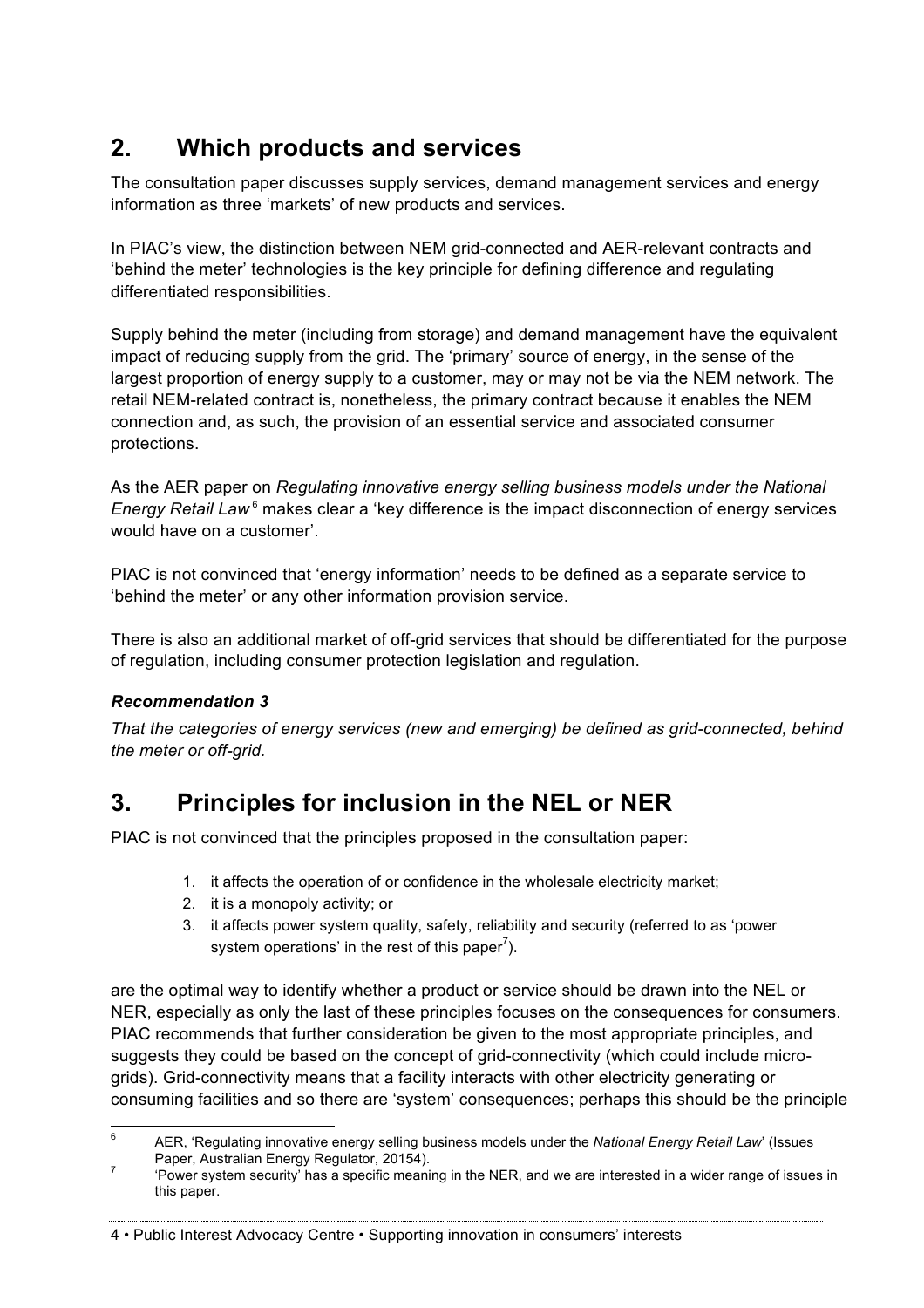for inclusion in the NEL or NER. This could be further explored in the review of the NECF later in the year.

# **4. Consumer protections**

## **4.1 Principles**

The principle proposed in the consultation paper for inclusion in the NECF:

Energy-specific consumer protections are required when a product or service impacts on a customer's access to a reliable, safe and high-quality supply of energy on fair and reasonable terms.

is reasonable. However, it is insufficient as it does not take into account vulnerability. PIAC suggests that a further principle related to vulnerability is required. PIAC suggests a principle such as:

Energy-specific consumer protections should protect and empower customers in vulnerable situations in the energy market and to ensure equality of access to market benefits.

which is based on the objective of Ofgem's consumer vulnerability strategy<sup>8</sup>. The definition of vulnerability used by Ofgem is:

vulnerability is when a consumer's personal circumstances and characteristics combine with aspects of the market to create situations where he or she is:

- Significantly less able than a typical consumer to protect or represent his or her interests in the energy market; and/or
- Significantly more likely than a typical consumer to suffer detriment, or that detriment is likely to be more substantial.

## **4.2 Alternative sellers**

PIAC supports the view expressed in the consultation paper that:

we do not consider that fundamental changes to the National Electricity Law and Rules are needed to support the entry of most new products and services in the electricity supply market

especially given the importance of innovative products and services to empowering consumers to be more active participants in the energy system.

PIAC's view is that there should be differentiated consumer protections, depending on whether the energy service is grid-connected, behind the meter or off-grid – as set out in our attached submission to the AER's issues paper 'Regulating innovative energy selling business models under the *National Energy Retail Law'.*

<sup>&</sup>lt;sup>8</sup> Ofgem, 'Consumer Vulnerability Strategy' (Strategy, Ofgem, 2013), available: https://www.ofgem.gov.uk/ofgempublications/75550/consumer-vulnerability-strategy.pdf